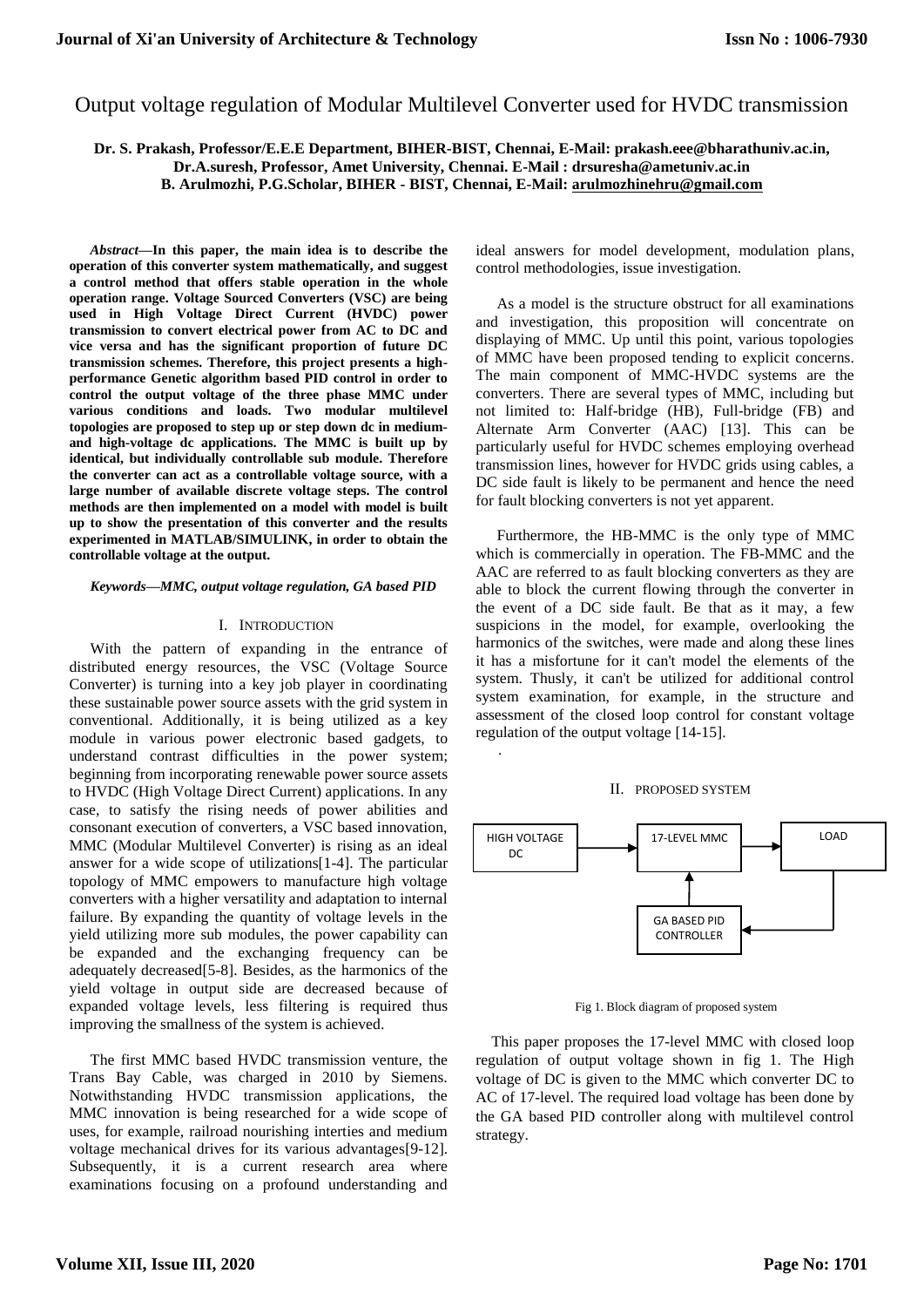### III. MATERIAL AND METHODS

In this section the implementation of output voltage regulation of MMC is explained in detail.

### *A. MMC*

The main component of MMC-HVDC systems are the converters. There are several types of MMC, including but not limited to: Half-bridge (HB), Full-bridge (FB) and Alternate Arm Converter (AAC). The FB-MMC and the AAC are referred to as fault blocking converters as they are able to block the current flowing through the converter in the event of a DC side fault. This can be particularly useful for HVDC schemes employing overhead transmission lines, however for HVDC grids using cables, a DC side fault is likely to be permanent and hence the need for fault blocking converters is not yet apparent. Furthermore, the HB-MMC is the only type of MMC which is commercially in operation. Considering that the majority of proposed MTDC systems are dominated by submarine cables, this paper focuses on the HB-MMC. The basic structure of a three-phase HB-MMC is shown in fig 2.



#### Fig 2. MMC structure

Since the MMC is a multi-level converter, the voltage harmonics generated are smaller than in a two-level converter, thus reducing the values of the reactive components of the filter, which can even be eliminated in some cases



Fig 3. Switching module (SM) topologies: (a) half bridge; (b) full bridge

The number of discrete voltage levels the MMC is able to produce is dependent upon the number of SMs in the converter arms. the harmonic content of the output waveform decreases but the computational efficiency of the MMC

converter model also decreases. Commercial MMC-HVDC schemes contain hundreds of SMs per converter arm. Determining the number of converter levels to model is therefore typically a compromise between harmonic content of the output waveforms and the computational efficiency of the model. In our studies a 17-level MMC was found to offer a good compromise by meeting the IEEE519 harmonic voltage limits without having a significant impact on the simulation time.

#### IV. CONTROL STRATEGY

The proposed control scheme shown in fig 4.3 provides the output voltage control from 17 level MMC converter. The grid voltage is taken as input and they are converter D-Q component by parks transformation.



Fig 3. Control scheme for output voltage control

#### *A. Park Transformation:*

The abc\_to\_dq0 Transformation block computes the direct axis, quadratic axis, and zero sequence quantities in a two-axis rotating reference frame for a three-phase sinusoidal signal. The following transformation is used:

$$
V_d = \frac{2}{3}(V_a \sin(\omega t) + V_b \sin(\omega t - 2\pi/3) + V_c \sin(\omega t + 2\pi/3))
$$
\n(1)

$$
V_q = \frac{2}{3}(V_a \cos(\omega t) + V_b \cos(\omega t - 2\pi/3) + V_c \cos(\omega t + 2\pi/3))
$$
\n(2)

$$
V_0 = \frac{1}{3} (V_a + V_b + V_c)
$$
\n(3)

The transformation is the same for the case of a threephase current; you simply replace the Va, Vb, Vc, Vd, Vq, and V0 variables with the Ia, Ib, Ic, Id, Iq, and I0 variables. This transformation is commonly used in three-phase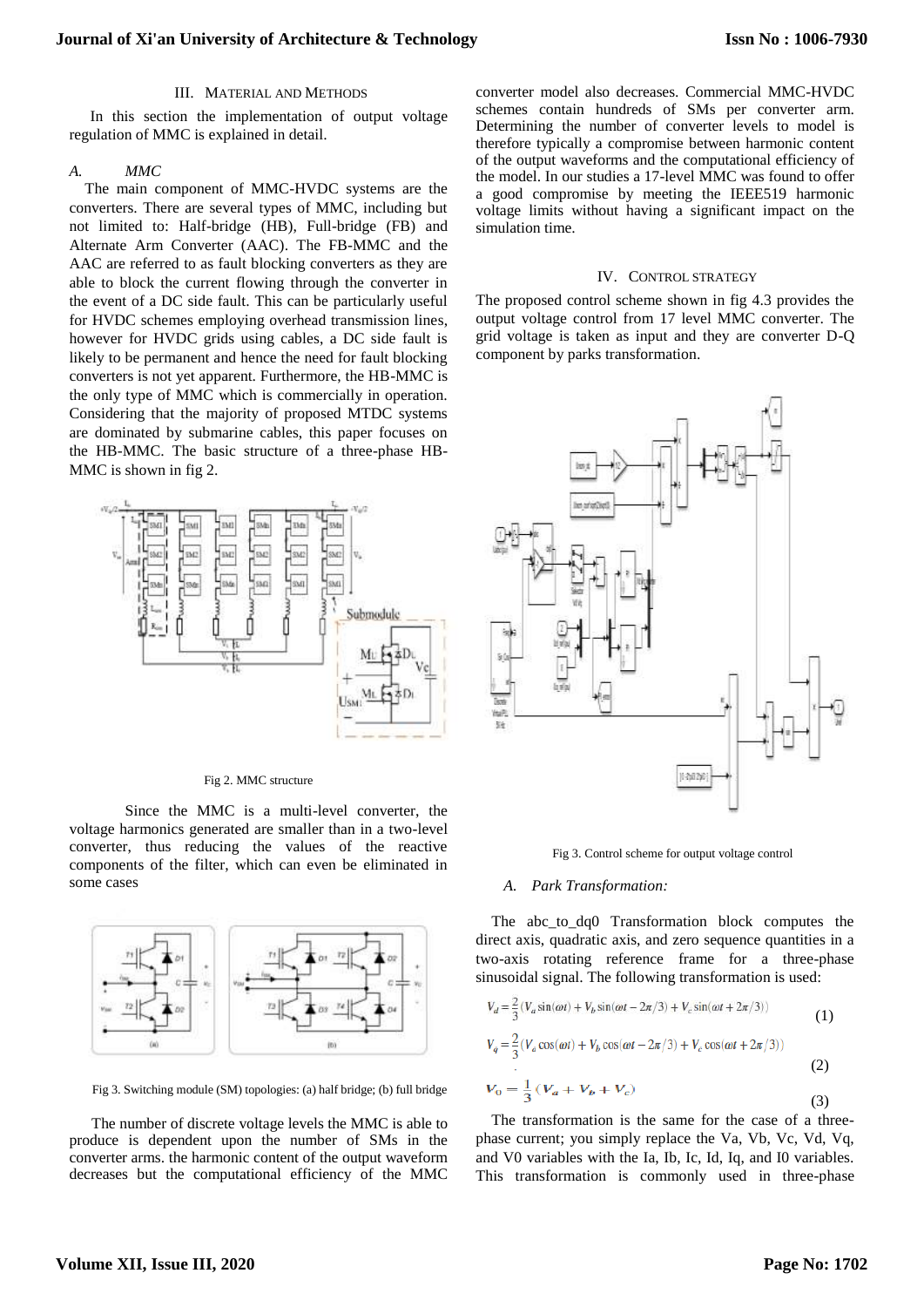# **Journal of Xi'an University of Architecture & Technology**

electric machine models, where it is known as a Park transformation. It allows you to eliminate time-varying inductances by referring the stator and rotor quantities to a fixed or rotating reference frame. In the case of a synchronous machine, the stator quantities are referred to the rotor. Id and Iq represent the two DC currents flowing in the two equivalent rotor windings. winding directly on the same axis as the field winding, and q winding on the quadratic axis), producing the same flux as the stator Ia, Ib, and Ic currents.

One can use this block in a control system to measure the positive-sequence component V1 of a set of three-phase voltages or currents. The Vd and Vq (or Id and Iq) then represent the rectangular coordinates of the positivesequence component. The converted d-q component is compared with the reference value of d-q component through the PI controller.

# *B. PID controller:*

A variation of Proportional Integral Derivative (PID) control is to use only the proportional and integral terms as PID control. The PID controller shown in fig 4 is the most popular variation, even more than full PID controllers. The value of the controller output is fed into the system as the manipulated variable input.



Fig 4. PID control block diagram

The tuning parameters of PID control i.e.,Kp,Ki and Kd is tuned by genetic algorithm based optimization.

#### *C. Genetic algorithm*

Genetic Algorithm was envisaged by John Holland at the university of Michigan, in the 1970s. It is based on the Darwinian evolution theory of survival of the fittest which states that the fitter and stronger individuals in a population have a higher chance of creating off springs for the next generation by random mutation and natural selection.

The pivotal contribution of genetic algorithm is a methodology for systematized random search and optimization. Researchers attempt to simulate complex biological evolutionary processes to discover how evolution can propel living beings towards a higher level of intelligence which has resulted in the concept of the genetic algorithm. The flow chart for this algorithm which is based on the evolutionary principle of natural selection has been shown in fig 5 .



Fig 5. Flowchart of genetic algorithm

# V. SIMULATION RESULTS

Fig 6 shows the overall simulation diagram. The input voltage of HVDC transmission line is shown in fig 7. The MMC output voltage and current is shown in fig 8 & 9 respectively. The MMC output voltage is measured in pu (1pu= 2.5107e+04V). The 17 level voltage of MMC converter with 20 MOSFETs is shown in fig 10. Fig 11  $\&$  12 shows the grid output voltage and current. The output grid voltage also measure in pu (1pu= 1.5\*MMC output voltage) The Total Harmonics Distortion (THD) is shown in fig 13.



Fig 6. Overall simulation diagram